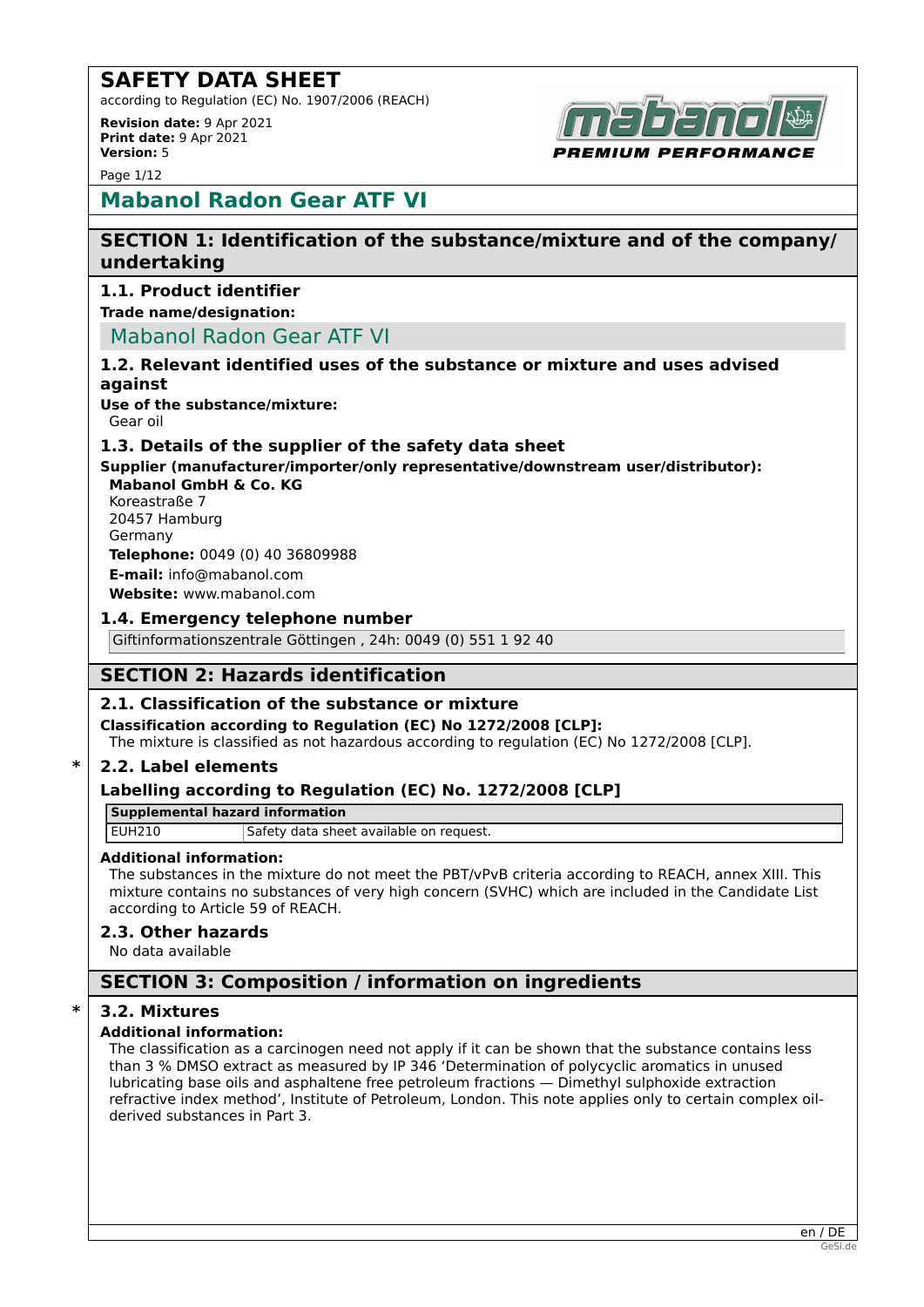according to Regulation (EC) No. 1907/2006 (REACH)

**Revision date:** 9 Apr 2021 **Print date:** 9 Apr 2021 **Version:** 5



Page 2/12

## **Mabanol Radon Gear ATF VI**

| product identifiers                                                                      | Substance name<br>Classification according to Regulation (EC) No 1272/2008<br>[CLP]                                                                                | Concen-<br>tration    |
|------------------------------------------------------------------------------------------|--------------------------------------------------------------------------------------------------------------------------------------------------------------------|-----------------------|
| CAS No.: 64742-55-8<br>EC No.: 265-158-7<br><b>REACH No.:</b><br>01-2119487077-29        | Baseoil - unspecified, Distillates (petroleum), hydrotreated<br>light paraffinic<br>Asp. Tox. 1<br>H304                                                            | $40 - 45$<br>weight-% |
| CAS No.: 72623-86-0<br><b>EC No.: 276-737-9</b><br><b>REACH No.:</b><br>01-2119474878-16 | Lubricating oils (petroleum), C15-30, hydrotreated neutral<br>oil-based<br>Asp. Tox. 1<br>H304                                                                     | $1 - 5$<br>weight-%   |
| CAS No.: 398141-87-2<br>EC No.: $800-172-4$<br><b>REACH No.:</b><br>01-2119969520-35     | Thiophene, tetrahydro-, 1,1-dioxide, 3-(C9-11 branched<br>alkyloxy) derivs., C10-rich<br><b>Aquatic Chronic 2</b><br>H411                                          | $1 - 5$<br>weight-%   |
|                                                                                          | Short-, medium- and long-chain alkyl methacrylates<br>and short-chain alkyl methacrylamide copolymer<br>(Confidentiality: ACC-QT664993-91)<br>Eye Irrit. 2<br>H319 | $1 - 5$<br>weight-%   |
|                                                                                          | Long-chain alkenyl succinimide (Confidentiality Applicationin<br>Progress)<br>Aquatic Chronic 4<br>H413                                                            | $1 - 5$<br>weight-%   |

Full text of H- and EUH-phrases: see section 16.

## **SECTION 4: First aid measures**

## **4.1. Description of first aid measures**

#### **General information:**

In case of accident or unwellness, seek medical advice immediately (show directions for use or safety data sheet if possible).

#### **Following inhalation:**

Remove person to fresh air and keep comfortable for breathing. When in doubt or if symptoms are observed, get medical advice.

#### **In case of skin contact:**

After contact with skin, wash immediately with plenty of water and soap. Take off immediately all contaminated clothing. In case of skin irritation, consult a physician.

#### **After eye contact:**

Rinse immediately carefully and thoroughly with eye-bath or water. In case of eye irritation consult an ophthalmologist.

#### **Following ingestion:**

Do NOT induce vomiting. Rinse mouth thoroughly with water. Let water be drunken in little sips (dilution effect). Never give anything by mouth to an unconscious person or a person with cramps. When in doubt or if symptoms are observed, get medical advice.

#### **4.2. Most important symptoms and effects, both acute and delayed** Observe risk of aspiration if vomiting occurs.

## **4.3. Indication of any immediate medical attention and special treatment needed** Treat symptomatically.

## **SECTION 5: Firefighting measures**

## **5.1. Extinguishing media**

## **Suitable extinguishing media:**

Sand. Foam. Carbon dioxide (CO2). Extinguishing powder. In case of major fire and large quantities: Water spray jet. Water mist.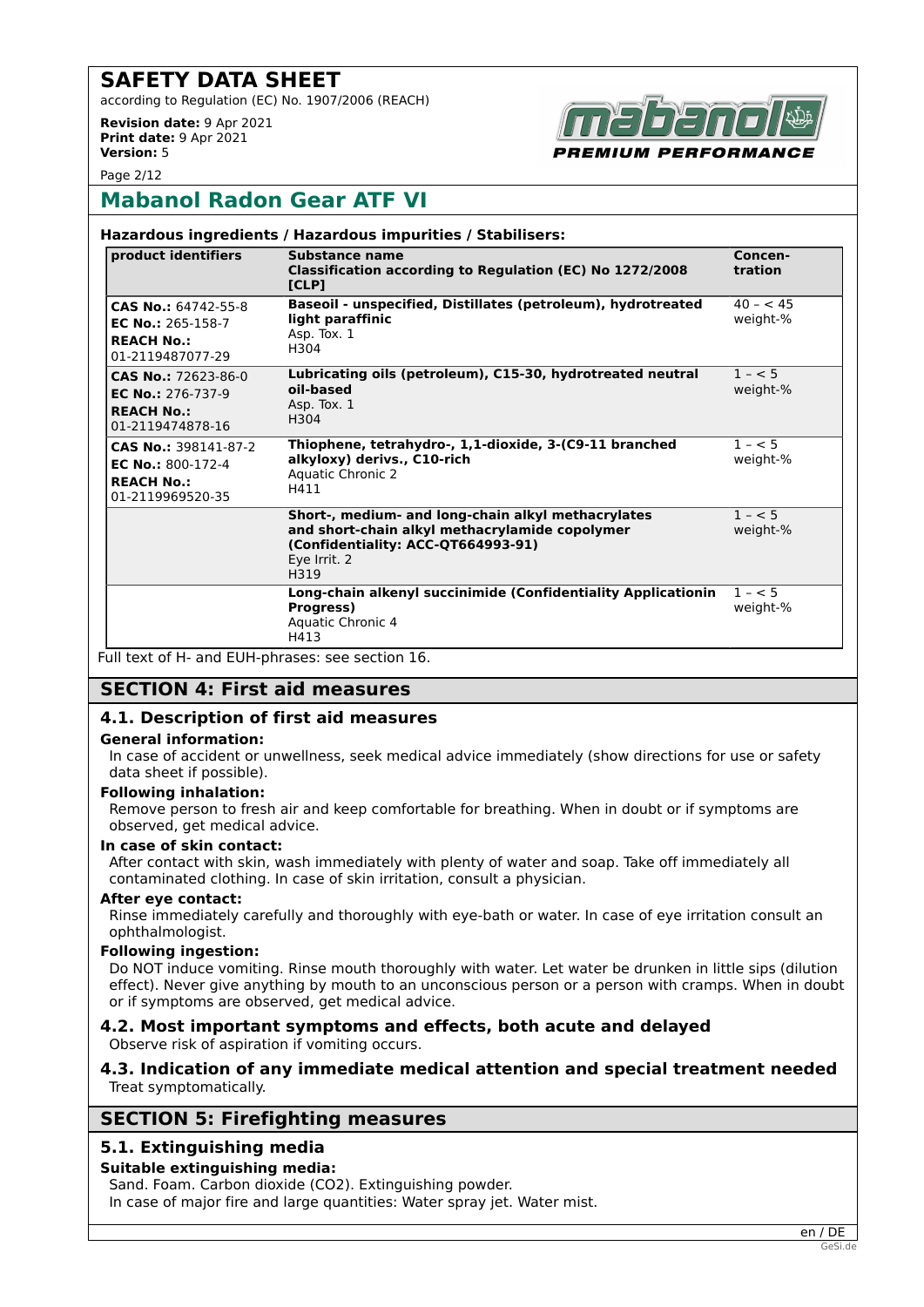according to Regulation (EC) No. 1907/2006 (REACH)

**Revision date:** 9 Apr 2021 **Print date:** 9 Apr 2021 **Version:** 5



Page 3/12

## **Mabanol Radon Gear ATF VI**

## **Unsuitable extinguishing media:**

Full water jet.

#### **5.2. Special hazards arising from the substance or mixture** Burning produces heavy smoke.

#### **Hazardous combustion products:**

In case of fire may be liberated: Carbon monoxide. Carbon dioxide (CO2). Sulphur dioxide (SO2). Nitrogen oxides (NOx).

## **5.3. Advice for firefighters**

Do not inhale explosion and combustion gases. Wear a self-contained breathing apparatus and chemical protective clothing.

## **5.4. Additional information**

Collect contaminated fire extinguishing water separately. Do not allow entering drains or surface water. Co-ordinate fire-fighting measures to the fire surroundings.

## **SECTION 6: Accidental release measures**

## **6.1. Personal precautions, protective equipment and emergency procedures**

## **6.1.1. For non-emergency personnel**

#### **Personal precautions:**

Use personal protection equipment. Ventilate affected area. Special danger of slipping by leaking/spilling product.

## **6.1.2. For emergency responders**

#### **Personal protection equipment:**

Personal protection equipment: see section 8.

## **6.2. Environmental precautions**

Do not allow to enter into surface water or drains. Do not allow to enter into soil/subsoil. Prevent spread over a wide area (e.g. by containment or oil barriers).

## **6.3. Methods and material for containment and cleaning up**

#### **For cleaning up:**

Absorb with liquid-binding material (sand, diatomaceous earth, acid- or universal binding agents). Treat the recovered material as prescribed in the section on waste disposal. Clean contaminated articles and floor according to the environmental legislation.

## **6.4. Reference to other sections**

Personal protection equipment: see section 8 Disposal: see section 13

## **SECTION 7: Handling and storage**

## **7.1. Precautions for safe handling**

#### **Protective measures**

## **Advices on safe handling:**

Wear personal protection equipment (refer to section 8). Avoid: generation/formation of aerosols. Generation/formation of mist.

#### **Fire prevent measures:**

Usual measures for fire prevention. Keep away from sources of ignition - No smoking. Fire class: B (Fires of liquids or liquid turning substances).

## **Advices on general occupational hygiene**

When using do not eat, drink or smoke. Avoid contact with eyes and skin. Wash hands before breaks and after work. Apply skin care products after work. Do not put any product-impregnated cleaning rags into your trouser pockets. Used working clothes should not be worn outside the work area. Wash contaminated clothing before reuse.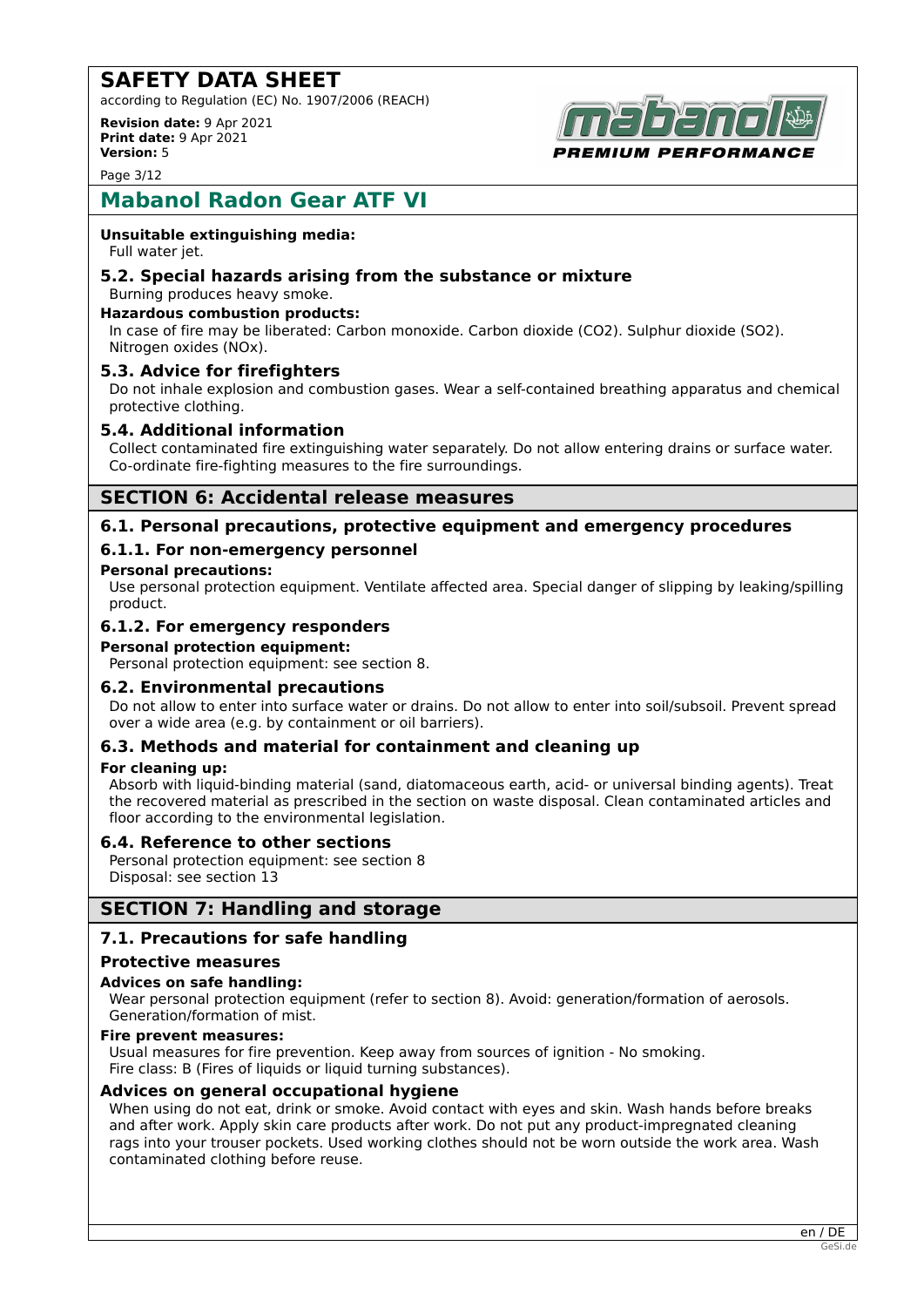according to Regulation (EC) No. 1907/2006 (REACH)

**Revision date:** 9 Apr 2021 **Print date:** 9 Apr 2021 **Version:** 5



Page 4/12

## **Mabanol Radon Gear ATF VI**

## **7.2. Conditions for safe storage, including any incompatibilities**

#### **Technical measures and storage conditions:**

Keep container tightly closed in a cool, well-ventilated place. Only use containers specifically approved for the substance/product.

#### **Hints on storage assembly:**

Do not store together with: Gas. Explosives. P8 OXIDISING LIQUIDS AND SOLIDS. Radioactive substances. Infectious substances.

**Storage class:** 10 – Combustible liquids that cannot be assigned to any of the above storage classes

#### **Further information on storage conditions:**

Temperature control required. Keep container tightly closed. Protect against: Light. UV-radiation/sunlight. Air.

## **7.3. Specific end use(s)**

No data available

## **SECTION 8: Exposure controls/personal protection**

## **\* 8.1. Control parameters**

## **8.1.1. Occupational exposure limit values**

No data available

## **8.1.2. Biological limit values**

No data available

#### **8.1.3. DNEL-/PNEC-values**

| <b>Substance name</b>                                                                                                               | <b>DNEL value</b>      | <b>1</b> DNEL type<br>2 Exposure route                        |
|-------------------------------------------------------------------------------------------------------------------------------------|------------------------|---------------------------------------------------------------|
| Baseoil - unspecified, Distillates (petroleum), hyd<br>rotreated light paraffinic<br>CAS No.: 64742-55-8<br>EC No.: 265-158-7       | 5.4 mg/m <sup>3</sup>  | 1 DNEL worker<br>2 Long-term - inhalation, systemic effects   |
| Lubricating oils (petroleum), C15-30, hydrotreate<br>d neutral oil-based<br>CAS No.: 72623-86-0<br>EC No.: 276-737-9                | 2.73 mg/m <sup>3</sup> | 1 DNEL worker<br>2 Long-term - inhalation, systemic effects   |
| Lubricating oils (petroleum), C15-30, hydrotreate<br>d neutral oil-based<br>CAS No.: 72623-86-0<br>EC No.: 276-737-9                | 5.58 mg/m <sup>3</sup> | 1 DNEL worker<br>2 Long-term - inhalation, local effects      |
| Lubricating oils (petroleum), C15-30, hydrotreate<br>d neutral oil-based<br>CAS No.: 72623-86-0<br>EC No.: 276-737-9                | $1.19 \text{ mg/m}^3$  | 1 DNEL Consumer<br>2 Long-term - inhalation, local effects    |
| Lubricating oils (petroleum), C15-30, hydrotreate<br>d neutral oil-based<br>CAS No.: 72623-86-0<br>EC No.: 276-737-9                | $0.97$ mg/kg<br>bw/day | 1 DNEL worker<br>2 Long-term - dermal, systemic effects       |
| Lubricating oils (petroleum), C15-30, hydrotreate<br>d neutral oil-based<br>CAS No.: 72623-86-0<br>EC No.: 276-737-9                | $0.74$ mg/kg<br>bw/day | 1 DNEL Consumer<br>2 Long-term - oral, systemic effects       |
| Thiophene, tetrahydro-, 1,1-dioxide, 3-(C9-11 bra<br>nched alkyloxy) derivs., C10-rich<br>CAS No.: 398141-87-2<br>EC No.: 800-172-4 | $3.1 \text{ mg/m}^3$   | 1 DNEL worker<br>2 Long-term - inhalation, systemic effects   |
| Thiophene, tetrahydro-, 1,1-dioxide, 3-(C9-11 bra<br>nched alkyloxy) derivs., C10-rich<br>CAS No.: 398141-87-2<br>EC No.: 800-172-4 | $0.8 \text{ mg/m}^3$   | 1 DNEL Consumer<br>2 Long-term - inhalation, systemic effects |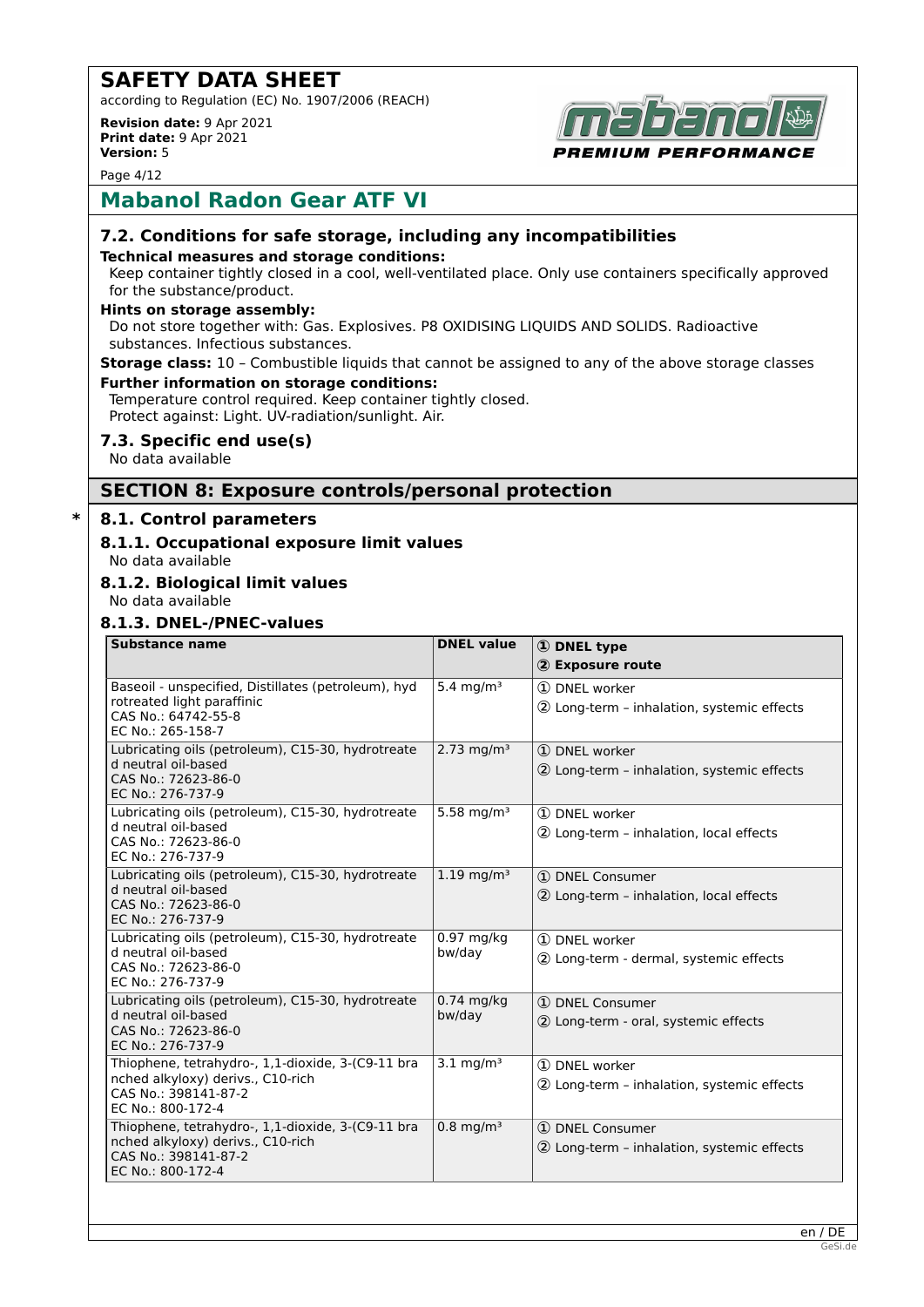according to Regulation (EC) No. 1907/2006 (REACH)

**Revision date:** 9 Apr 2021 **Print date:** 9 Apr 2021 **Version:** 5



Page 5/12

# **Mabanol Radon Gear ATF VI**

| Substance name                                                                                                                      | <b>DNEL value</b>     | 1 DNEL type                                               |
|-------------------------------------------------------------------------------------------------------------------------------------|-----------------------|-----------------------------------------------------------|
|                                                                                                                                     |                       | 2 Exposure route                                          |
| Thiophene, tetrahydro-, 1,1-dioxide, 3-(C9-11 bra<br>nched alkyloxy) derivs., C10-rich<br>CAS No.: 398141-87-2<br>EC No.: 800-172-4 | 44 mg/kg<br>bw/day    | 1 DNEL worker<br>2 Long-term - dermal, systemic effects   |
| Thiophene, tetrahydro-, 1,1-dioxide, 3-(C9-11 bra<br>nched alkyloxy) derivs., C10-rich<br>CAS No.: 398141-87-2<br>EC No.: 800-172-4 | 22 mg/kg<br>bw/day    | 1 DNEL Consumer<br>2 Long-term - dermal, systemic effects |
| Thiophene, tetrahydro-, 1,1-dioxide, 3-(C9-11 bra<br>nched alkyloxy) derivs., C10-rich<br>CAS No.: 398141-87-2<br>EC No.: 800-172-4 | $0.4$ mg/kg<br>bw/dav | 1 DNEL Consumer<br>2 Long-term - oral, systemic effects   |
| <b>Substance name</b>                                                                                                               | <b>PNEC Value</b>     | 1 PNEC type                                               |
| Baseoil - unspecified, Distillates (petroleum), hyd<br>rotreated light paraffinic<br>CAS No.: 64742-55-8<br>EC No.: 265-158-7       | 9.33 mg/kg            | 1 PNEC secondary poisoning                                |
| Lubricating oils (petroleum), C15-30, hydrotreate<br>d neutral oil-based<br>CAS No.: 72623-86-0<br>EC No.: 276-737-9                | $9.33$ mg/kg          | 1 PNEC secondary poisoning                                |
| Thiophene, tetrahydro-, 1,1-dioxide, 3-(C9-11 bra<br>nched alkyloxy) derivs., C10-rich<br>CAS No.: 398141-87-2<br>EC No.: 800-172-4 | $0.002$ mg/l          | 1 PNEC aquatic, freshwater                                |
| Thiophene, tetrahydro-, 1,1-dioxide, 3-(C9-11 bra<br>nched alkyloxy) derivs., C10-rich<br>CAS No.: 398141-87-2<br>EC No.: 800-172-4 | $0.0002$ mg/l         | 1 PNEC aquatic, marine water                              |
| Thiophene, tetrahydro-, 1,1-dioxide, 3-(C9-11 bra<br>nched alkyloxy) derivs., C10-rich<br>CAS No.: 398141-87-2<br>EC No.: 800-172-4 | $0.435$ mg/kg         | 1 PNEC sediment, freshwater                               |
| Thiophene, tetrahydro-, 1,1-dioxide, 3-(C9-11 bra<br>nched alkyloxy) derivs., C10-rich<br>CAS No.: 398141-87-2<br>EC No.: 800-172-4 | $0.435$ mg/kg         | 1 PNEC sediment, marine water                             |
| Thiophene, tetrahydro-, 1,1-dioxide, 3-(C9-11 bra<br>nched alkyloxy) derivs., C10-rich<br>CAS No.: 398141-87-2<br>EC No.: 800-172-4 | $6.66$ mg/kg          | 1 PNEC secondary poisoning                                |

## **8.2. Exposure controls**

## **8.2.1. Appropriate engineering controls** Provide adequate ventilation.

## **8.2.2. Personal protection equipment**



#### **Eye/face protection:**

Safety goggles with side protection. In case of increased risk add protective face shield. DIN EN 166.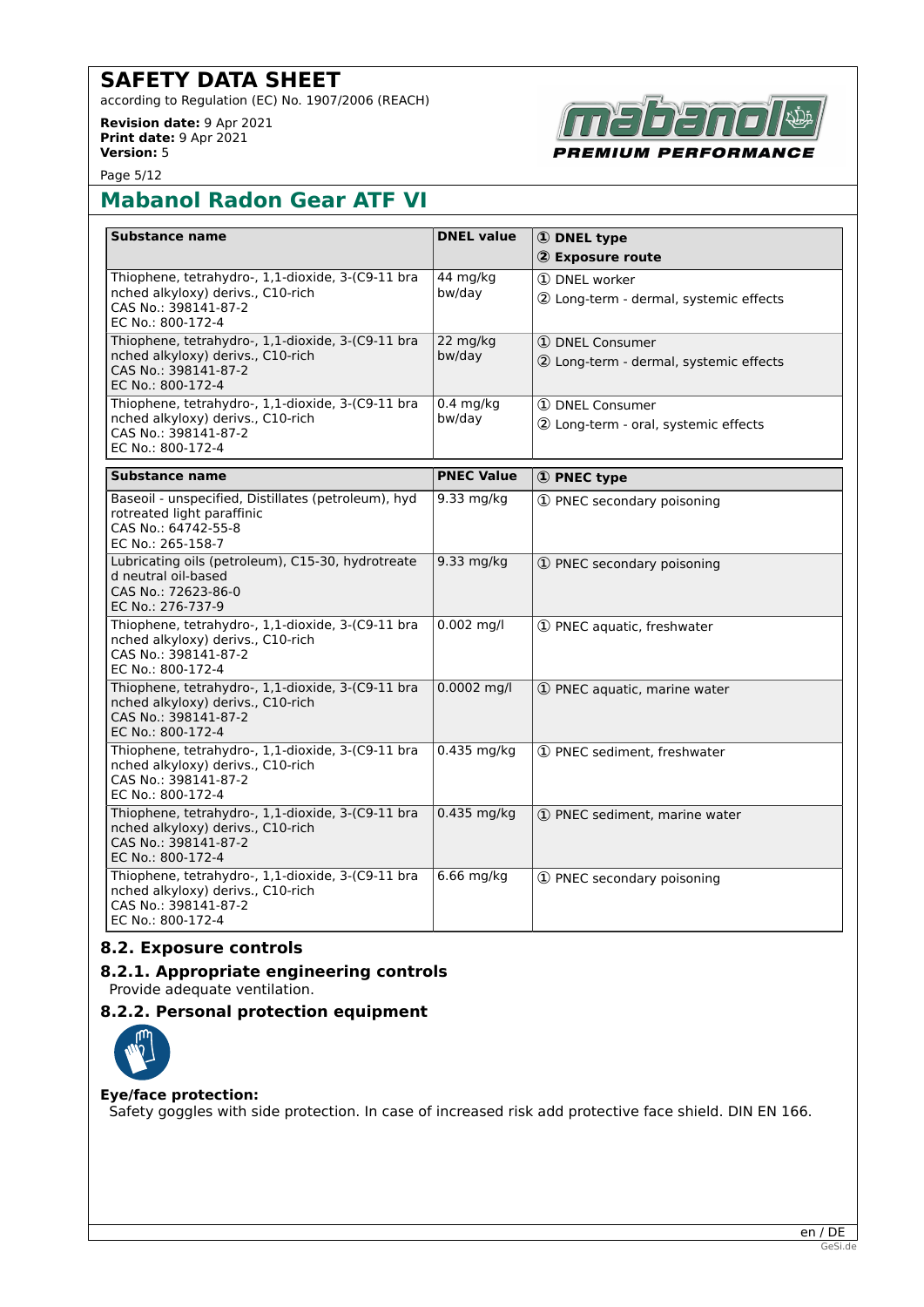according to Regulation (EC) No. 1907/2006 (REACH)

**Revision date:** 9 Apr 2021 **Print date:** 9 Apr 2021 **Version:** 5



Page 6/12

## **Mabanol Radon Gear ATF VI**

#### **Skin protection:**

Tested protective gloves must be worn (EN ISO 374).

Suitable material: NBR (Nitrile rubber). FKM (fluoro rubber). CR (polychloroprene, chloroprene rubber). Breakthrough times and swelling properties of the material must be taken into consideration. The quality of the protective gloves resistant to chemicals must be chosen as a function of the specific working place concentration and quantity of hazardous substances. For special purposes, it is recommended to check the resistance to chemicals of the protective gloves mentioned above together with the supplier of these gloves.

Suitable protective clothing: flame-resistant.

#### **Respiratory protection:**

Usually no personal respirative protection necessary.

Respiratory protection necessary at: exceeding exposure limit values. aerosol or mist formation. Suitable respiratory protection apparatus: Filtering device (full mask or mouthpiece) with filter: A2, A2/P2, ABEK. The filter class must be suitable for the maximum contaminant concentration (gas/vapour/aerosol/ particulates) that may arise when handling the product. If the concentration is exceeded, self-contained breathing apparatus must be used.

## **8.2.3. Environmental exposure controls**

No data available

## **8.3. Additional information**

Luftgrenzwerte: Möglichkeit der Exposition mit Aerosole (Mineral oil) Grenzwert (TLV-TWA) = 5 mg/m<sup>3</sup> (Quelle: ACGIH) Grenzwert (TLV-STEL) =  $10 \text{ mg/m}^3$  (Quelle: ACGIH)

## **SECTION 9: Physical and chemical properties**

## **9.1. Information on basic physical and chemical properties**

#### **Appearance**

**Physical state:** Liquid **Colour:** red **Odour:** not determined

## **Safety relevant basis data**

| parameter                                       |                            | at °C           | <b>Method</b>             | <b>Remark</b> |
|-------------------------------------------------|----------------------------|-----------------|---------------------------|---------------|
| рH                                              | not determined             |                 |                           |               |
| Melting point                                   | not determined             |                 |                           |               |
| Freezing point                                  | not determined             |                 |                           |               |
| Initial boiling point and boiling<br>range      | not determined             |                 |                           |               |
| Decomposition temperature                       | not determined             |                 |                           |               |
| Flash point                                     | 208 °C                     |                 | COC.                      |               |
| Evaporation rate                                | not determined             |                 |                           |               |
| Auto-ignition temperature                       | not determined             |                 |                           |               |
| Upper/lower flammability or<br>explosive limits | not determined             |                 |                           |               |
| Vapour pressure                                 | not determined             |                 |                           |               |
| Vapour density                                  | not determined             |                 |                           |               |
| Density                                         | $0.8454$ g/cm <sup>3</sup> | 15 °C           | <b>DIN 51757</b>          |               |
| <b>Bulk density</b>                             | not determined             |                 |                           |               |
| Water solubility                                | Immiscible                 |                 |                           |               |
| Partition coefficient: n-octanol/<br>water      | not determined             |                 |                           |               |
| Dynamic viscosity                               | not determined             |                 |                           |               |
| Kinematic viscosity                             | $27.62$ mm <sup>2</sup> /s | 40 $^{\circ}$ C | <b>DIN EN ISO</b><br>3104 |               |
| Pour point                                      | $-51 °C$                   |                 | ISO 3016                  |               |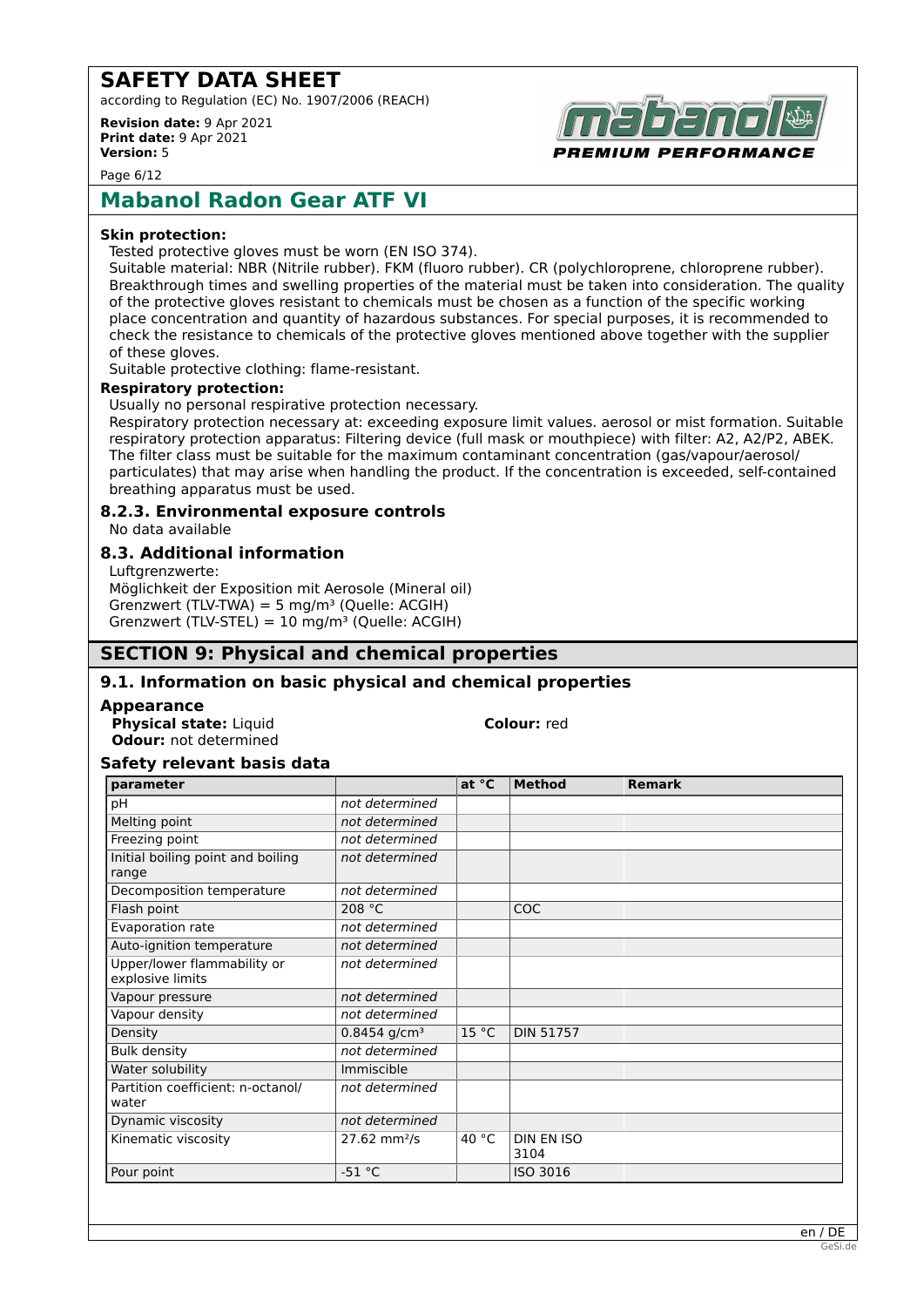according to Regulation (EC) No. 1907/2006 (REACH)

**Revision date:** 9 Apr 2021 **Print date:** 9 Apr 2021 **Version:** 5

Page 7/12

# **Mabanol Radon Gear ATF VI**

## **9.2. Other information**

No data available

## **SECTION 10: Stability and reactivity**

## **10.1. Reactivity**

No information available.

## **10.2. Chemical stability**

The product is stable under storage at normal ambient temperatures.

## **10.3. Possibility of hazardous reactions**

No known hazardous reactions.

#### **10.4. Conditions to avoid**

No information available.

## **10.5. Incompatible materials**

Oxidising agent, strong.

#### **10.6. Hazardous decomposition products**

No known hazardous decomposition products.

## **SECTION 11: Toxicological information**

## **11.1. Information on toxicological effects**

| <b>Substance name</b>                                                                                                        | <b>Toxicological information</b>                                                                                                                                                           |
|------------------------------------------------------------------------------------------------------------------------------|--------------------------------------------------------------------------------------------------------------------------------------------------------------------------------------------|
| Baseoil - unspecified, Distillates (petroleum),<br>hydrotreated light paraffinic<br>CAS No.: 64742-55-8<br>EC No.: 265-158-7 | $LD_{50}$ oral:<br>>5,000 mg/kg (Rat) OECD 401<br>$LD_{50}$ dermal:<br>$>$ 2,000 mg/kg (Rabbit) OECD 402<br>$LC_{50}$ Acute inhalation toxicity (vapour):<br>>5.53 mg/l 4 h (Rat) OECD 403 |
| Lubricating oils (petroleum), C15-30, hydrotreated                                                                           | $LD_{50}$ oral:                                                                                                                                                                            |
| neutral oil-based                                                                                                            | $>5,000$ mg/kg (Rat) OECD 401                                                                                                                                                              |
| CAS No.: 72623-86-0                                                                                                          | $LD_{50}$ dermal:                                                                                                                                                                          |
| EC No.: 276-737-9                                                                                                            | $>$ 2,000 mg/kg (Rabbit) OECD 402                                                                                                                                                          |
| Thiophene, tetrahydro-, 1,1-dioxide, 3-(C9-11 branched                                                                       | $LD_{50}$ oral:                                                                                                                                                                            |
| alkyloxy) derivs., C10-rich                                                                                                  | >5,000 mg/kg (Rat)                                                                                                                                                                         |
| CAS No.: 398141-87-2                                                                                                         | $LD_{50}$ dermal:                                                                                                                                                                          |
| EC No.: 800-172-4                                                                                                            | $>$ 2,000 mg/kg (Rabbit)                                                                                                                                                                   |

#### **Acute oral toxicity:**

Based on available data, the classification criteria are not met.

#### **Acute dermal toxicity:**

Based on available data, the classification criteria are not met. **Acute inhalation toxicity:**

Based on available data, the classification criteria are not met.

#### **Skin corrosion/irritation:**

Based on available data, the classification criteria are not met.

#### **Serious eye damage/irritation:**

Based on available data, the classification criteria are not met.

#### **Respiratory or skin sensitisation:**

Based on available data, the classification criteria are not met.

## **Germ cell mutagenicity:**

Based on available data, the classification criteria are not met.

## **Carcinogenicity:**

Based on available data, the classification criteria are not met.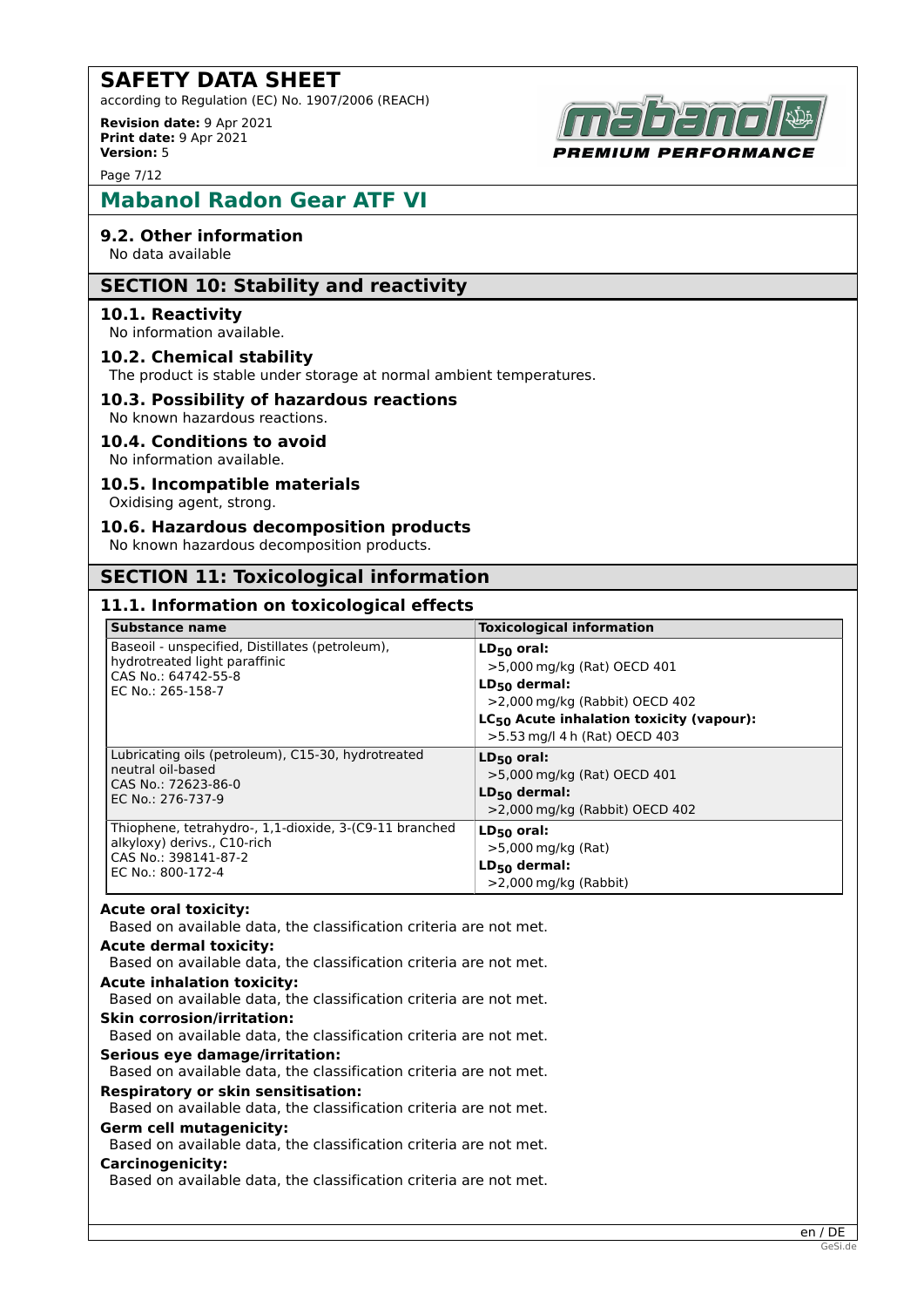according to Regulation (EC) No. 1907/2006 (REACH)

**Revision date:** 9 Apr 2021 **Print date:** 9 Apr 2021 **Version:** 5



Page 8/12

## **Mabanol Radon Gear ATF VI**

## **Reproductive toxicity:**

Based on available data, the classification criteria are not met.

## **STOT-single exposure:**

Based on available data, the classification criteria are not met.

## **STOT-repeated exposure:**

Based on available data, the classification criteria are not met.

#### **Aspiration hazard:**

Based on available data, the classification criteria are not met.

## **Additional information:**

Frequently or prolonged contact with skin may cause dermal irritation.

## **SECTION 12: Ecological information**

## **12.1. Toxicity**

| <b>Substance name</b>                                                                                                              | <b>Toxicological information</b>                                                                                                                                                                                                                                                                                                                             |
|------------------------------------------------------------------------------------------------------------------------------------|--------------------------------------------------------------------------------------------------------------------------------------------------------------------------------------------------------------------------------------------------------------------------------------------------------------------------------------------------------------|
| Baseoil - unspecified, Distillates (petroleum),<br>hydrotreated light paraffinic<br>CAS No.: 64742-55-8<br>EC No.: 265-158-7       | $LC_{50}$ : >100 mg/l 4 d (fish, Pimephales promelas (fathea<br>d minnow)) OECD 203<br>$EC_{50}$ : >10,000 mg/l 2 d (crustaceans, Daphnia magna<br>(Big water flea)) OECD 202<br><b>NOEC:</b> >100 mg/l 3 d (Algae/water plant, Pseudokirchn<br>eriella subcapitata)<br><b>NOEC:</b> >10 mg/l 21 d (crustaceans, Daphnia magna<br>(Big water flea)) OECD 211 |
| Thiophene, tetrahydro-, 1,1-dioxide, 3-(C9-11 branched<br>alkyloxy) derivs., C10-rich<br>CAS No.: 398141-87-2<br>EC No.: 800-172-4 | LC <sub>50</sub> : 2.4 mg/l 4 d (fish, Oncorhynchus mykiss (Rainbo<br>w trout))<br>ErC <sub>50</sub> : 3.5 mg/l 3 d (Algae/water plant, Desmodesmus<br>subspicatus)<br>EC <sub>50</sub> : 4.6 mg/l 2 d (crustaceans, Daphnia magna (Big<br>water flea))                                                                                                      |

## **12.2. Persistence and degradability**

| Substance name                                                                                                                      | <b>Biodegradation</b> | Remark                                                    |
|-------------------------------------------------------------------------------------------------------------------------------------|-----------------------|-----------------------------------------------------------|
| Baseoil - unspecified, Distillates (petroleum), hydrotreate<br>d light paraffinic<br>CAS No.: 64742-55-8<br>EC No.: 265-158-7       |                       | Not readily biodegradable<br>(according to OECD criteria) |
| Lubricating oils (petroleum), C15-30, hydrotreated neutra<br>Loil-based<br>CAS No.: 72623-86-0<br>EC No.: 276-737-9                 |                       | Not readily biodegradable<br>(according to OECD criteria) |
| Thiophene, tetrahydro-, 1,1-dioxide, 3-(C9-11 branched al<br>kyloxy) derivs., C10-rich<br>CAS No.: 398141-87-2<br>EC No.: 800-172-4 |                       | Not readily biodegradable<br>(according to OECD criteria) |

#### **Additional information:**

The product is slightly soluble in water. It can be largely eliminated from the water by abiotic processes, e.g. mechanical separation.

## **12.3. Bioaccumulative potential**

| <b>Substance name</b>                                                                                                                 | Log K <sub>ow</sub> | <b>Bioconcentration factor (BCF)</b> |
|---------------------------------------------------------------------------------------------------------------------------------------|---------------------|--------------------------------------|
| Baseoil - unspecified, Distillates (petroleum), hydrotreate   3.5<br>l d light paraffinic<br>CAS No.: 64742-55-8<br>EC No.: 265-158-7 |                     |                                      |
| Thiophene, tetrahydro-, 1,1-dioxide, 3-(C9-11 branched al $ 4.11$<br>kyloxy) derivs., C10-rich<br> CAS No.: 398141-87-2               |                     | 1.4                                  |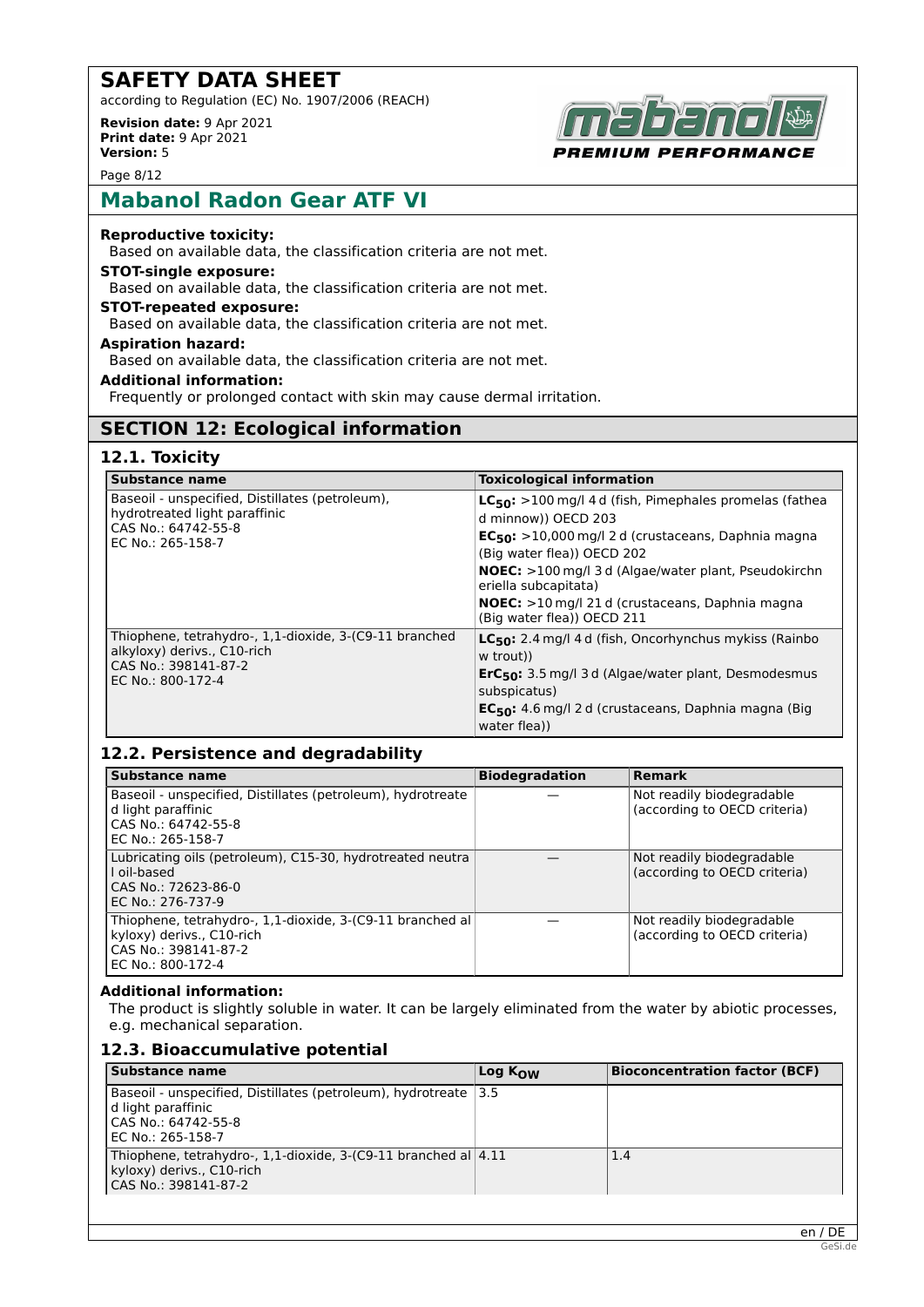according to Regulation (EC) No. 1907/2006 (REACH)

**Revision date:** 9 Apr 2021 **Print date:** 9 Apr 2021 **Version:** 5



Page 9/12

# **Mabanol Radon Gear ATF VI**

| Substance name    | Log K <sub>OW</sub> | <b>Bioconcentration factor (BCF)</b> |
|-------------------|---------------------|--------------------------------------|
| EC No.: 800-172-4 |                     |                                      |

#### **Bioconcentration factor (BCF):**

No indication of bioaccumulation potential.

## **12.4. Mobility in soil**

No information available.

## **\* 12.5. Results of PBT and vPvB assessment**

| Substance name                                                                                                                                                          | <b>Results of PBT and vPvB assessment</b>                                                            |
|-------------------------------------------------------------------------------------------------------------------------------------------------------------------------|------------------------------------------------------------------------------------------------------|
| Baseoil - unspecified, Distillates (petroleum),<br>hydrotreated light paraffinic<br>CAS No.: 64742-55-8<br>EC No.: 265-158-7                                            | The substance in the mixture does not meet the PBT/<br>vPvB criteria according to REACH, annex XIII. |
| Lubricating oils (petroleum), C15-30, hydrotreated neutral The substance in the mixture does not meet the PBT/<br>oil-based<br>CAS No.: 72623-86-0<br>EC No.: 276-737-9 | vPvB criteria according to REACH, annex XIII.                                                        |
| Thiophene, tetrahydro-, 1,1-dioxide, 3-(C9-11 branched<br>alkyloxy) derivs., C10-rich<br>CAS No.: 398141-87-2<br>EC No.: 800-172-4                                      | The substance in the mixture does not meet the PBT/<br>vPvB criteria according to REACH, annex XIII. |
| Short-, medium- and long-chain alkyl methacrylates<br>and short-chain alkyl methacrylamide copolymer<br>(Confidentiality: ACC-QT664993-91)                              | The substance in the mixture does not meet the PBT/<br>vPvB criteria according to REACH, annex XIII. |
| Long-chain alkenyl succinimide (Confidentiality<br>Applicationin Progress)                                                                                              | The substance in the mixture does not meet the PBT/<br>vPvB criteria according to REACH, annex XIII. |

The substances in the mixture do not meet the PBT/vPvB criteria according to REACH, annex XIII.

## **12.6. Other adverse effects**

No information available.

## **SECTION 13: Disposal considerations**

## **13.1. Waste treatment methods**

Dispose of waste according to applicable legislation. Consult the appropriate local waste disposal expert about waste disposal. The allocation of waste identity numbers/waste descriptions must be carried out according to the EEC, specific to the industry and process.

## **13.1.1. Product/Packaging disposal**

Waste codes/waste designations according to EWC/AVV

## **Waste code packaging:**

15 01 10 \* packaging containing residues of or contaminated by dangerous substances

\*: Evidence for disposal must be provided.

## **Waste treatment options**

#### **Appropriate disposal / Product:**

Consult the appropriate local waste disposal expert about waste disposal.

#### **Appropriate disposal / Package:**

Non-contaminated packages may be recycled. Handle contaminated packages in the same way as the substance itself.

## **SECTION 14: Transport information**

No dangerous good in sense of these transport regulations.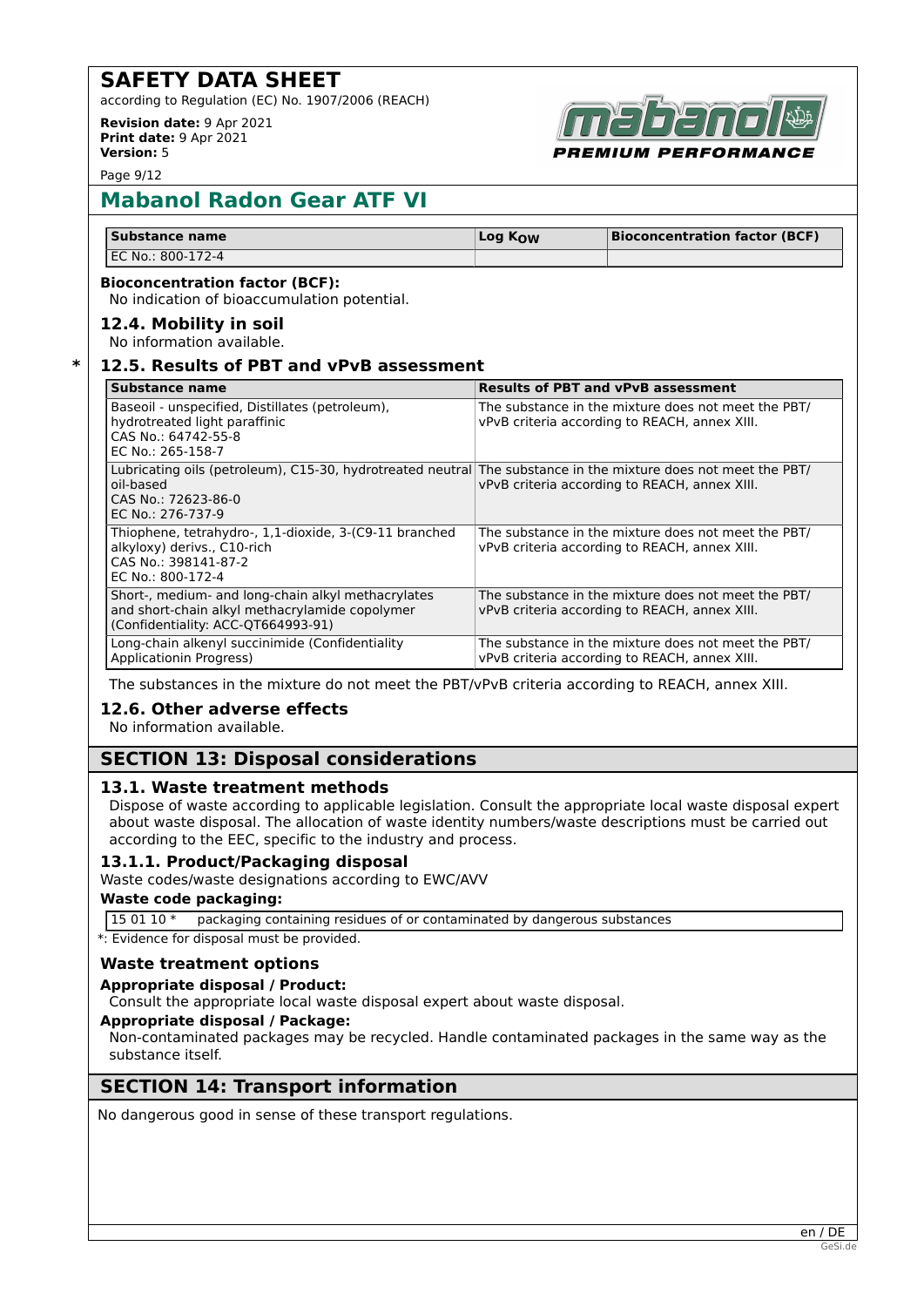according to Regulation (EC) No. 1907/2006 (REACH)

**Revision date:** 9 Apr 2021 **Print date:** 9 Apr 2021 **Version:** 5

*MIUM PERFORMANCE* 

Page 10/12

## **Mabanol Radon Gear ATF VI**

| <b>Land transport (ADR/</b> | <b>Inland waterway</b> | <b>Sea transport (IMDG)</b> | <b>Air transport (ICAO-</b> |
|-----------------------------|------------------------|-----------------------------|-----------------------------|
| RID)                        | craft (ADN)            |                             | TI / IATA-DGR)              |
| 14.1. UN-No.                |                        |                             |                             |
| No dangerous good           | No dangerous good      | No dangerous good           | No dangerous good           |
| In sense of these           | in sense of these      | in sense of these           | in sense of these           |
| transport regulations.      | transport regulations. | transport regulations.      | transport regulations.      |

## **14.2. UN proper shipping name**

| No dangerous good in sense of | No dangerous good in sense of | No dangerous good in sense of | No dangerous good in sense of |
|-------------------------------|-------------------------------|-------------------------------|-------------------------------|
| these transport regulations.  | these transport regulations.  | these transport regulations.  | these transport regulations.  |
|                               |                               |                               |                               |

## **14.3. Transport hazard class(es)**

not relevant

## **14.4. Packing group**

not relevant

## **14.5. Environmental hazards**

not relevant

## **14.6. Special precautions for user**

not relevant

## **14.7. Transport in bulk according to Annex II of Marpol and the IBC Code** not relevant

## **SECTION 15: Regulatory information**

## **15.1. Safety, health and environmental regulations/legislation specific for the substance or mixture**

## **15.1.1. EU legislation**

## **Other regulations (EU):**

Directive 2012/18/EU on the control of major-accident hazards involving dangerous substances [Seveso-III-Directive]: This product is not assigned to a hazard category.

Directive 2010/75/EU on industrial emissions [Industrial Emissions Directive]: No information available. Directive 2004/42/EC on the limitation of emissions of volatile organic compounds: No information available.

Observe in addition any national regulations!

## **15.1.2. National regulations**

## **Example 2 I** [DE] National regulations

## **Störfallverordnung**

**for substances contained in the product:**

This product is not assigned to a hazard category.

## **Technische Anleitung Luft (TA-Luft)**

#### **Klasse 1:**

5.2.5: organic substances, to be indicated as total carbon at  $m \ge 0.50$  kg/h: Konz. 50 mg/m<sup>3</sup> **Anteil 1:**

95 %

## **Water hazard class**

## **WGK:**

2 - deutlich wassergefährdend

## **Remark:**

Self-classification (mixture; calculation rule).

## **15.2. Chemical Safety Assessment**

not applicable.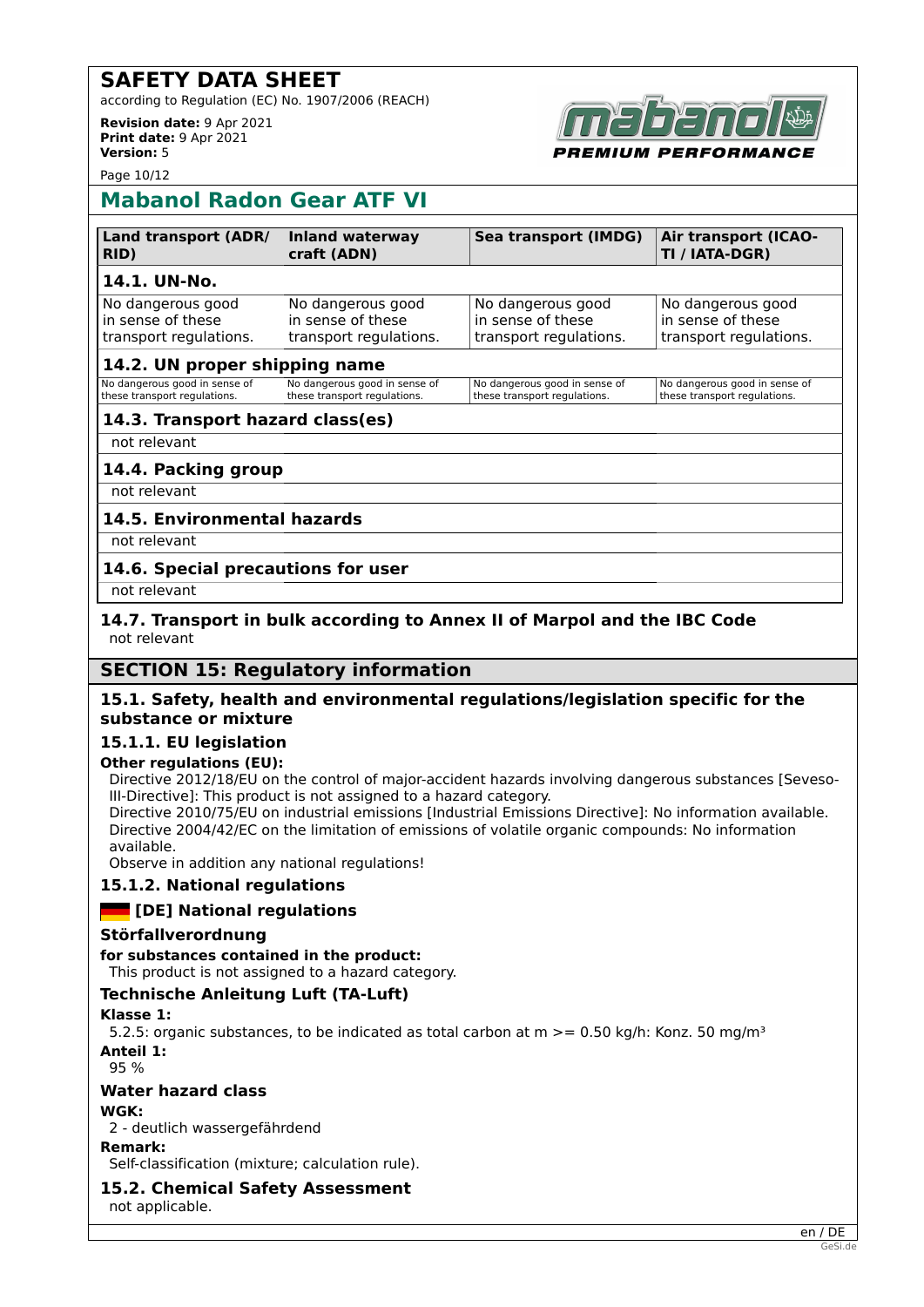according to Regulation (EC) No. 1907/2006 (REACH)

**Revision date:** 9 Apr 2021 **Print date:** 9 Apr 2021 **Version:** 5

Page 11/12

# **Mabanol Radon Gear ATF VI**

## **SECTION 16: Other information**

## **\* 16.1. Indication of changes**

- 2.2. Label elements
- 3.2. Mixtures
- 8.1. Control parameters
- 12.5. Results of PBT and vPvB assessment
- 16.1. Indication of changes

## **16.2. Abbreviations and acronyms**

ACGIH: American Conference of Governmental Industrial Hygienists ADR: Accord européen sur le transport des marchandises dangereuses par Route (International Carriage of Dangerous Goods by Road) AwSV: Verordnung über Anlagen zum Umgang mit wassergefährdenden Stoffen CAS Chemical Abstracts Service DNEL: Derived No Effect Level IARC: INTERNATIONAL AGENCY FOR RESEARCH ON CANCER IMDG: International Maritime Code for Dangerous Goods IATA: International Air Transport Association IATA-DGR: Dangerous Goods Regulations by the "International Air Transport Association" (IATA) ICAO: International Civil Aviation Organization ICAO-TI: Technical Instructions by the "International Civil Aviation Organization" (ICAO) GHS: Globally Harmonized System of Classification and Labelling of Chemicals GefStoffV: Gefahrstoffverordnung (Ordinance on Hazardous Substances, Germany) LOAEL: Lowest observed adverse effect level LOAEC: Lowest observed adverse effect concentration LC50: Lethal concentration, 50 percent LD50: Lethal dose, 50 percent NIOSH: National Institute of Occupational Safety and Health NOAEL: No observed adverse effect level NOAEC: No observed adverse effect level NTP: National Toxicology Program N/A: not applicable OEL: Occupational Exposure imit (Arbeitsplatzgrenzwert) OSHA: Occupational Safety and Health Administration PEL: permissible exposure limit (Zulässiger Expositionsgrenzwert) PBT: persistent bioaccumulative toxic PNEC: predicted no effect concentration REL: Recommended exposure limit (Empfohlene Expositionsgrenze) RID: Règlement international concernant le transport des marchandises dangereuses par chemin de fer (Regulations Concerning the International Transport of Dangerous Goods by Rail) SARA: Superfund Amendments and Reauthorization Act STEL: Short Term Exposure Limit (Kurzzeitgrenzwert) (15 min) SVHC: substance of very high concern TLV: Threshold Limit Values (Schwellwert Grenzwerte) TRGS Technische Regeln für Gefahrstoffe TSCA: Toxic Substances Control Act TWA: Time Weighted Average (Zeitlich gewichteter Mittelwert) (8 h) VOC: Volatile Organic Compounds vPvB: very persistent and very bioaccumulative VwVwS: Verwaltungsvorschrift wassergefährdender Stoffe WGK: Wassergefährdungsklasse **16.3. Key literature references and sources for data** No data available